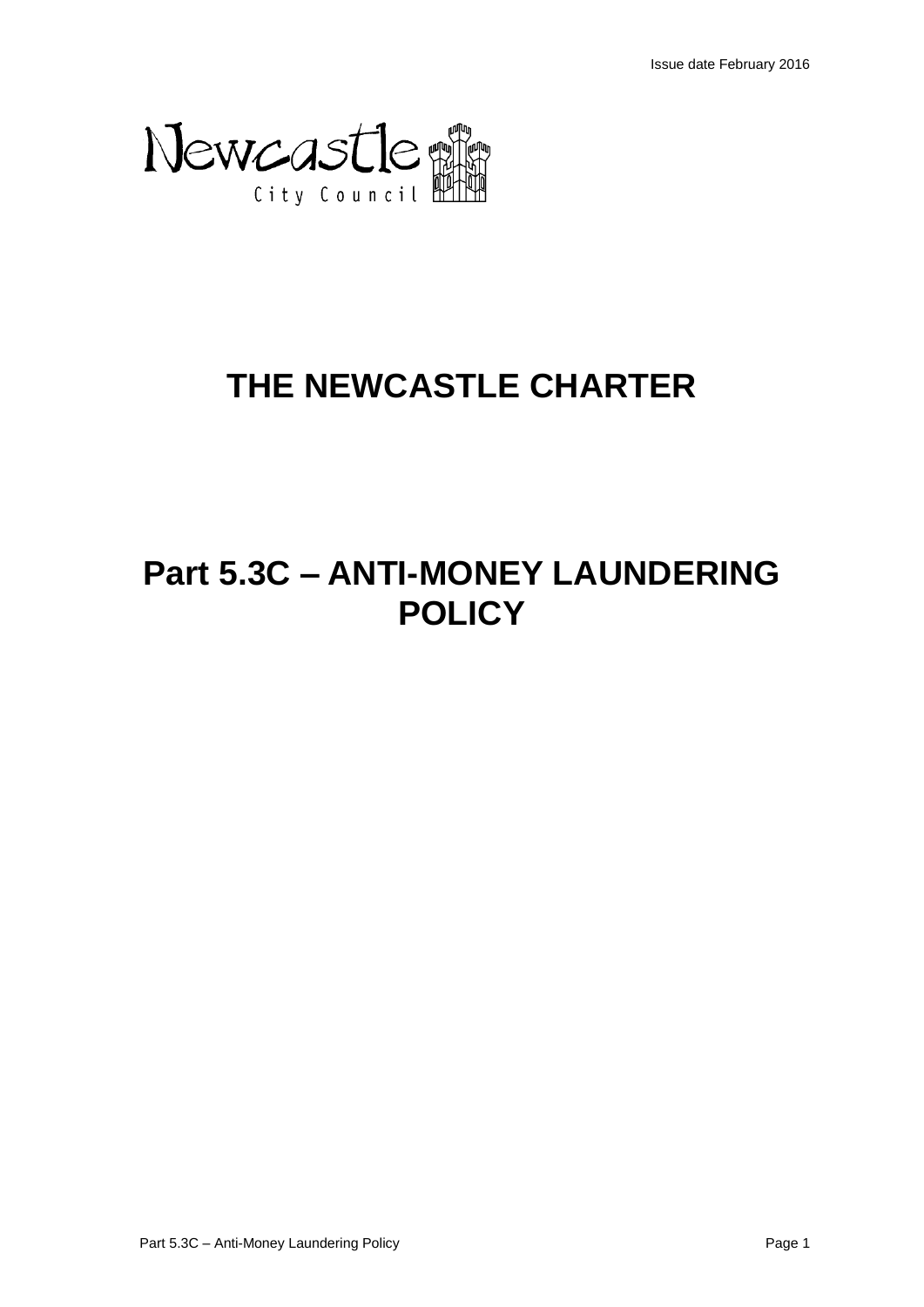## **NEWCASTLE CITY COUNCIL ANTI-MONEY LAUNDERING POLICY**

## **1. Introduction**

- 1.1 Historically, legislation to tackle the laundering of the proceeds of crime was aimed at the financial and investment sector. However, it was subsequently recognised that those involved in criminal conduct were able to 'clean' criminal proceeds through a wider range of businesses and professional activities.
- 1.2 The Proceeds of Crime Act 2002 (as amended by the Serious Organised Crime and Police Act 2005), the Money Laundering Regulations 2007 and the Terrorism Act 2000 (as amended by the Anti-Terrorism, Crime and Security Act 2001) broaden the definition of money laundering and increase the range of activities caught by the statutory controls. They also imposed new obligations in respect of money laundering. These impact on certain areas of the local authority business and require the Council to establish internal procedures to prevent the use of their services for money laundering.

### **2. Scope of the policy**

2.1 This policy applies to all Council employees and aims to maintain existing high standards of conduct within the Council by preventing criminal activity through money laundering. The Policy sets out the procedures that must be followed to enable the Council to comply with its legal obligations.

## 2.2 *Key message*

**The key message of this Policy is that if you suspect that money laundering activity may be taking place or proposed in relation to anything you are dealing with you should immediately disclose those suspicions to the Council's Money Laundering Reporting Officer. If the matter involves a proposed transaction (eg the sale of property) you should not proceed with the transaction without approval from the Money Laundering Reporting Officer or the Serious Organised Crime Agency. You should defer the transaction in such a way as not to alert anyone else to your suspicions. If you believe you cannot reasonably do so, you should immediately contact the Money Laundering Reporting Officer or the Council's Monitoring Officer.** 

**The Council's Money Laundering Reporting Officer is the Director of Resources.**

## **3. What is money laundering?**

- 3.1 There are two main types of offences which may be committed:
	- Money laundering offences.
	- Failure to report money laundering offences.
- 3.2 The main types of money laundering offences are: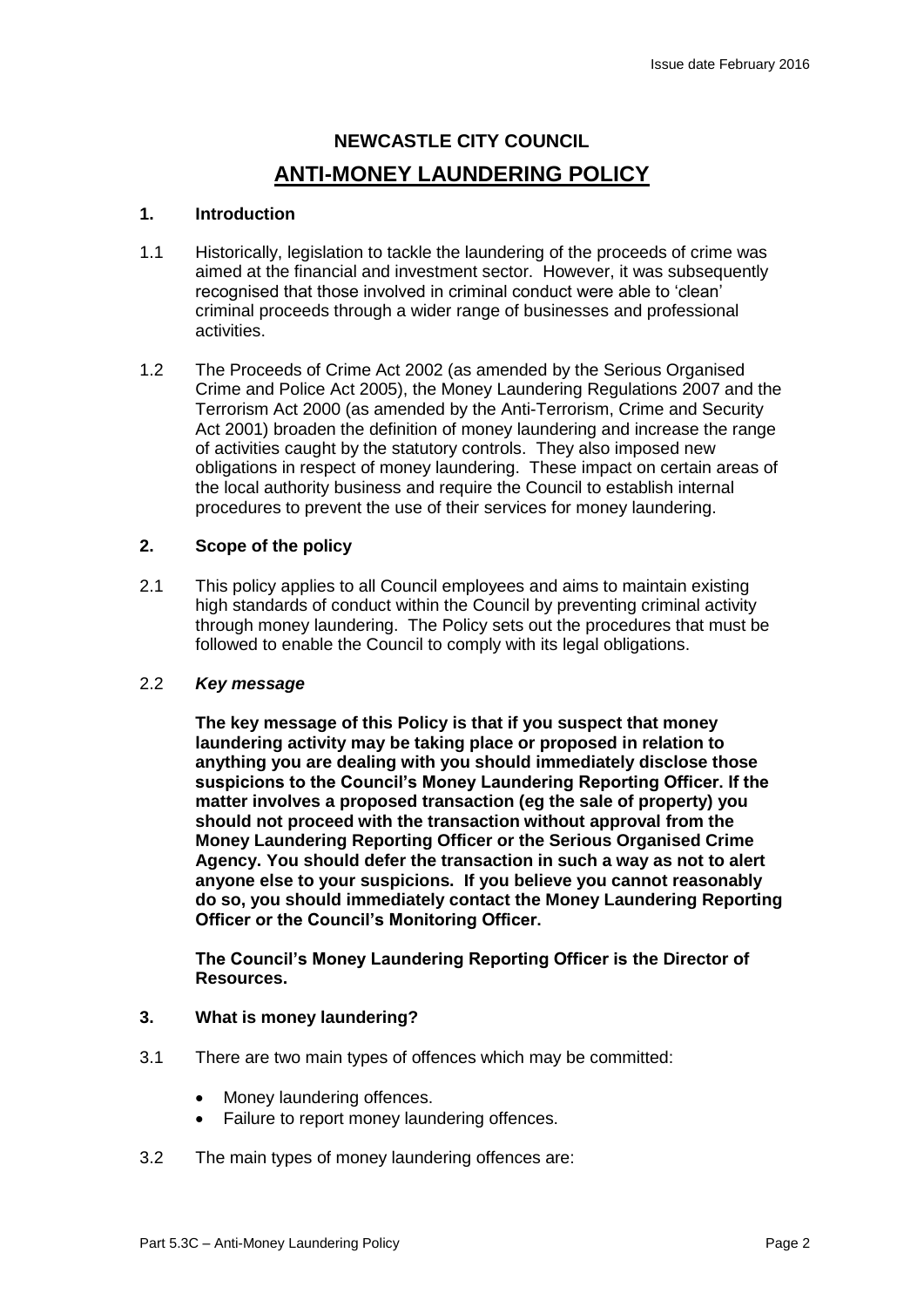- Acquiring, using or possessing criminal property,
- Handling the proceeds of crimes such as theft, fraud and tax evasion,
- Being knowingly involved in any way with criminal or terrorist property,
- Entering into arrangements to facilitate laundering criminal or terrorist property,
- Investing the proceeds of crime in other financial products
- Investing the proceeds of crimes through the acquisition of property/assets,
- Transferring criminal property.

### **4. The Obligations of the Council**

- 4.1 The law requires those organisations in the regulated sector and conducting relevant business to:
	- Appoint a Money Laundering Reporting Officer ("MLRO") to receive disclosures from employees of money laundering activity (their own or anyone else's),
	- Implement risk sensitive policies and procedures relating to customer due diligence, reporting, record keeping, internal control, risk assessment and management, the monitoring and management of compliance and the internal communication of such policies and procedures.
- 4.2 Not all the Council's business is 'relevant' for these purposes. It is mainly the accountancy and audit services carried out by Finance and certain financial, company and property transactions carried out by Legal Services. However, the safest way to ensure compliance with the law is to apply it to all areas of work undertaken by the Council. Therefore all employees are required to comply with the Council's Anti Money Laundering Policy in terms of reporting concerns about possible money laundering.
- 4.3 The Money Laundering Regulations 2007 require appropriate systems of internal control to prevent money laundering and terrorist financing. There must be management controls in place to help identify possible attempts to launder money or fund terrorism, so that appropriate action to prevent or report it can be taken.
- 4.4 Systems of internal control should help identify unusual or suspicious transactions or customer activity and should include:
	- Identification of relevant responsibilities under this Protocol.
	- Provision of information to relevant persons on suspected money laundering and terrorist financing risks.
	- Training of relevant employees on the legal and regulatory responsibilities for money laundering and terrorist financing controls and measures.
	- Measures to ensure that money laundering and terrorist financing risks are taken into account in the day to day operations of the organisation.

## **5. The Money Laundering Reporting Officer**

5.1 The officer nominated to receive disclosures about money laundering activity within the Council is the Director of Resources. They can be contacted as follows: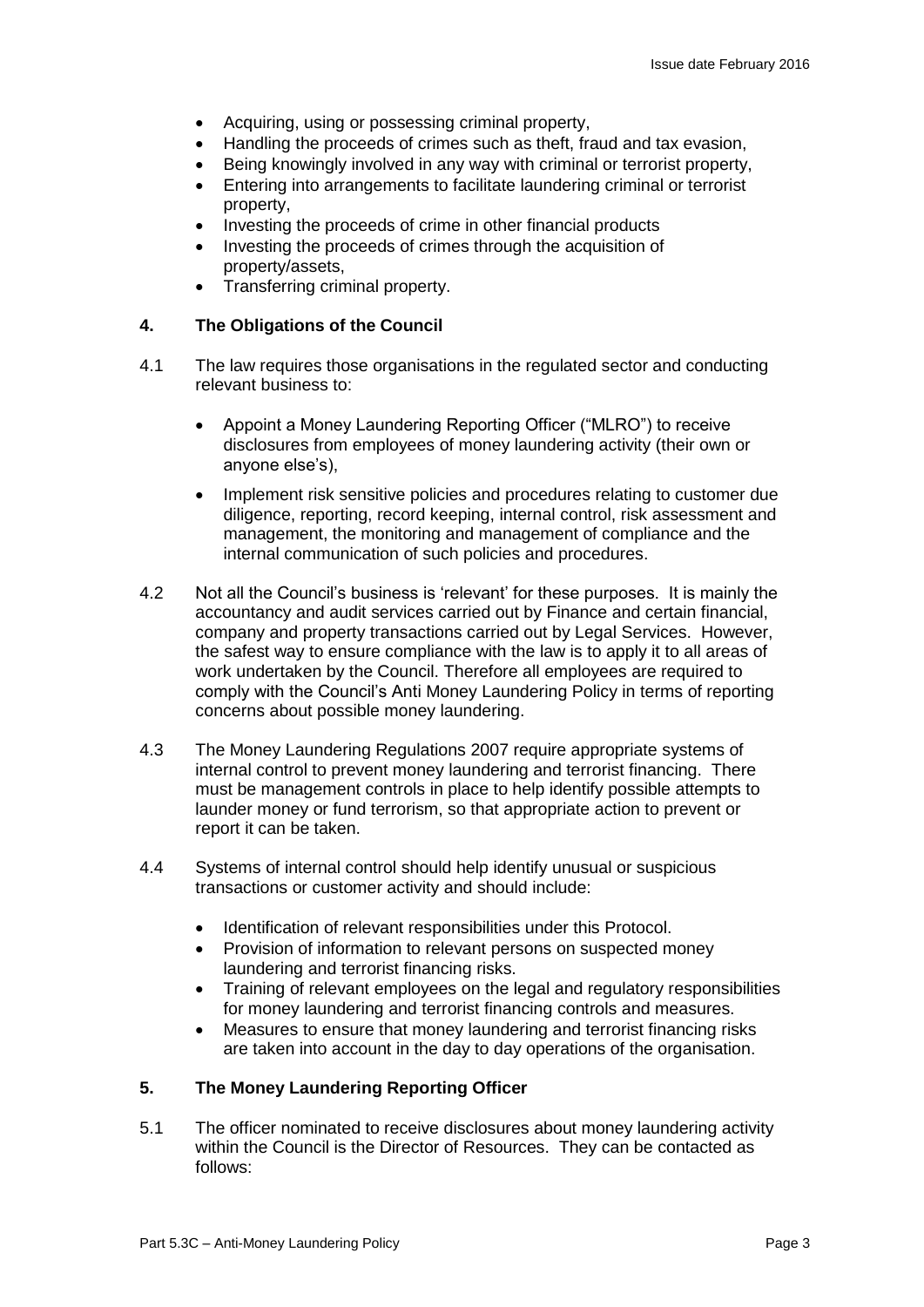Director of Resources Chief Executive's Directorate Newcastle City Council Civic Centre Newcastle upon Tyne

Telephone: 0191 2328520 Ext. 26503

5.2 In the absence of the MLRO, the Head of Finance , Mark Nicholson, is authorised to deputise for him and can be contacted at the same address or on telephone number 0191 2115115, ext. 25115 or by e mail at [mark.nicholson@newcastle.gov.uk](mailto:mark.nicholson@newcastle.gov.uk)

All suspicions should be reported directly to the MLRO or his deputy using the relevant documentation.

## **6. Identification of potential money laundering situations**

- 6.1 It is not possible to give a definitive list of ways in which to identify money laundering or how to decide whether to make a report to the MLRO. The following are types of risk factors which may, either alone or cumulatively, suggest possible money laundering activity:
	- Payment of a substantial sum in cash (over £10,000),
	- Payment of lower cash sums where cash is not the normal means of payment,
	- A new customer or use of new/shell companies,
	- A secretive customer, e.g. refuses to provide requested information without a reasonable explanation,
	- Concerns about the honesty, integrity, identity or location of a customer,
	- Illogical third party transaction such as unnecessary routing or receipt of funds from third parties or through third party accounts,
	- Involvement of an unconnected third party without logical reason or explanation,
	- Overpayments by a customer or payments of deposits subsequently requested back,
	- Absence of an obvious legitimate source of funds,
	- Movement of funds overseas, particularly to a higher risk country or tax haven,
	- Unusual transactions or ways of conducting business, without reasonable explanation,
	- A transaction without obvious legitimate purpose or which appears uneconomic, inefficient or irrational,
	- The cancellation or reversal of an earlier transaction.
	- Requests for release of customer account details other than in the normal course of business,
	- Transactions at substantially above or below fair market values,
	- Poor business records or internal accounting controls,
	- A previous transaction for the same customer which has been, or should have been, reported to the MLRO,
	- Lack of 'traceability' of persons involved,
	- Individuals and companies that are insolvent yet have funds.

## **7. Failure to report money laundering offences or suspicions**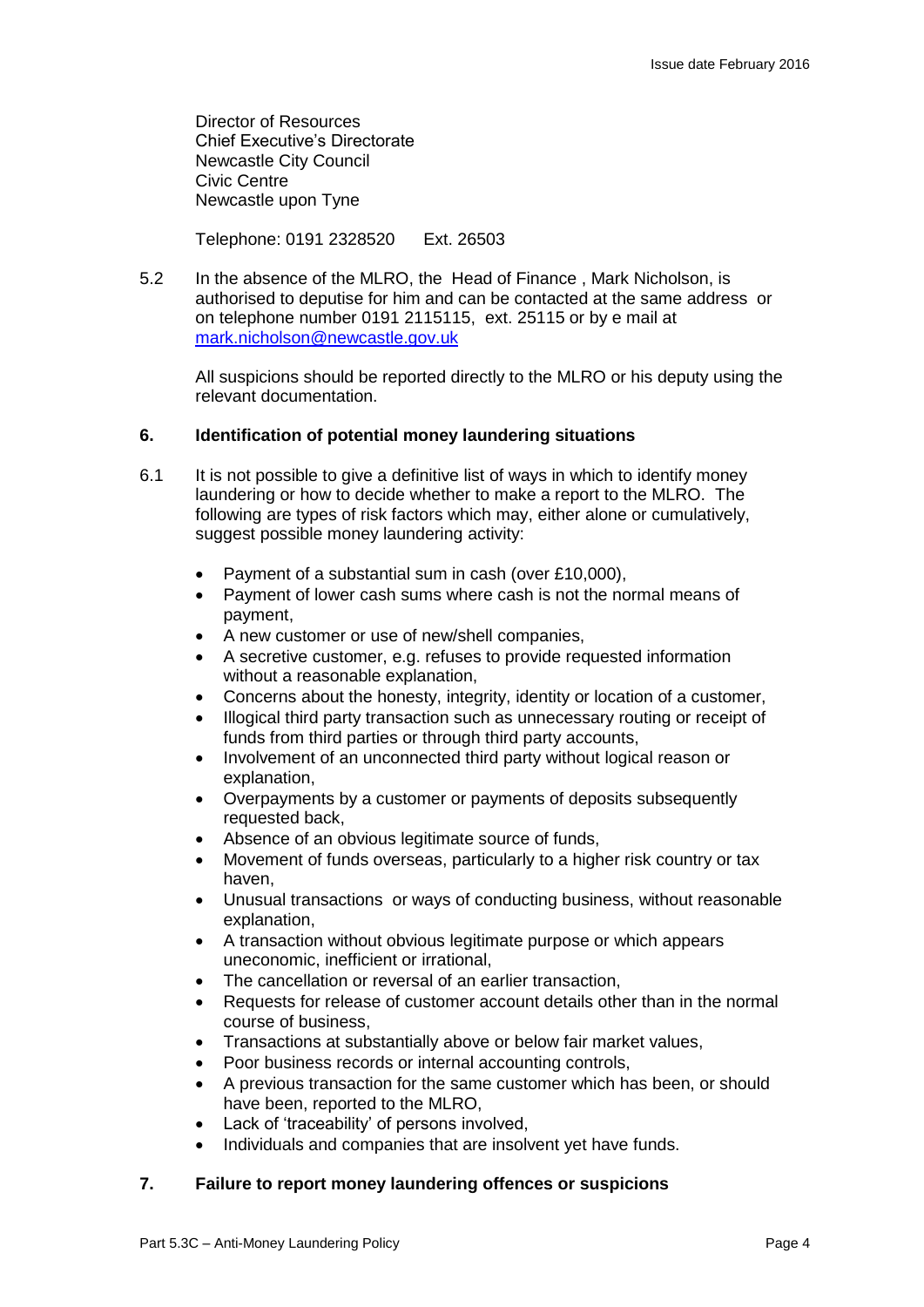In addition to the money laundering offences, there are other offences of failure to report suspicions of money laundering. These are committed where, in the course of conducting relevant business in the regulated sector, you know or suspect, or have reasonable grounds to do so (even if you did not know or suspect), that another person is engaged in money laundering and you do not disclose this as soon as is practicable to the MLRO (see section 330 of the 2002 Act and section 21A of the 2000 Act).

- 7.1 Failure to report money laundering offences means that potentially any employee could be caught by the money laundering provisions if they suspect money laundering and either become involved with it in some way and/or do nothing about it.
- 7.2 Whilst the risk of contravening the legislation is low, it is extremely important that all employees understand their legal responsibilities: serious criminal sanctions may be imposed for breaches of the legislation. Any person found guilty of a money laundering offence is liable for imprisonment (maximum of 14 years), a fine or both. However an offence is not committed if the suspected money laundering activity is reported to the MLRO and, where necessary, official permission obtained to continue with the transaction.
- 7.3 If you report suspected money laundering to the MLRO, you should not discuss it with anyone else: you may commit a further offence of 'tipping off' (section 333 of the 2002 Act) if, knowing a disclosure to the MLRO has been made, you make a disclosure to someone else which is likely to prejudice any investigation which might be conducted.
- 7.4 Even if you have not reported the matter to the MLRO, if you know or suspect that such a disclosure has been made and you mention it to someone else, this could amount to a tipping off offence. Be very careful what you say and to whom, in these circumstances. Any person found guilty of tipping off or prejudicing an investigation is liable to imprisonment (maximum five years), a fine or both.

## **8. Reporting Procedure**

- 8.1 If you know or suspect that money laundering activity is taking place, has taken place, or that your involvement in a matter may amount to a prohibited act under the legislation, this must be disclosed immediately to the MLRO. This disclosure should be done within hours of the information coming to your attention, not weeks or months later. **If you do not disclose information immediately, then you may be liable to criminal prosecution.**
- 8.2 Your disclosure should be made using the report form attached at Appendix 1. The disclosure report must contain as much detail as possible, for example:
	- Full details of the people involved (including yourself if relevant), e.g. name, date of birth, address, company names, directorships, phone numbers, etc,
	- Full details of the nature of your and their involvement,
	- The types of money laundering activity suspected,
	- The dates of such activities, including whether the transactions have happened, are ongoing or are imminent,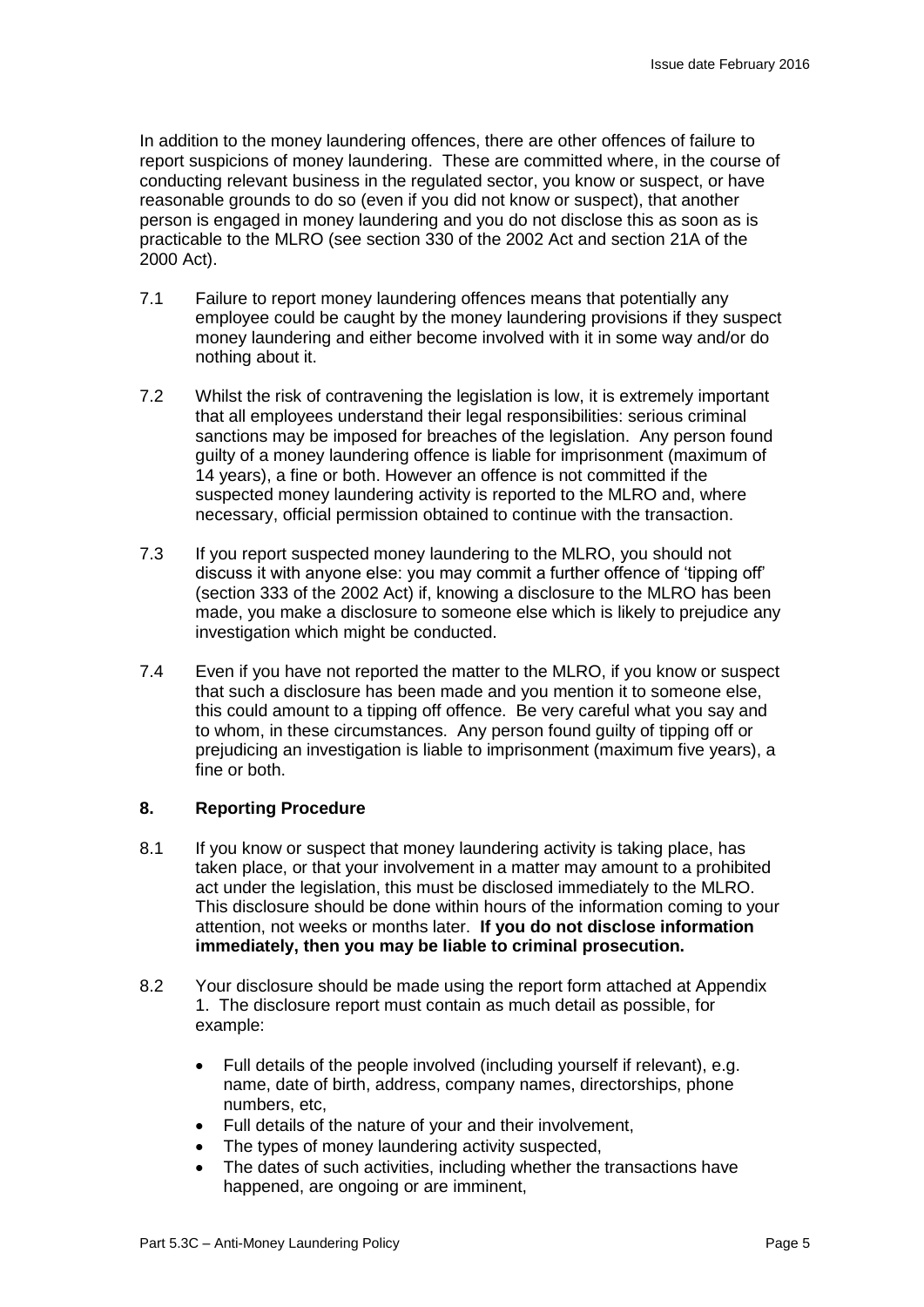- Where they took place,
- How they were undertaken,
- The (likely) amount of money/assets involved,
- Why, exactly, you are suspicious.
- 8.3 You should also supply any other available information to help the MLRO to make a sound judgement as to the next steps to be taken and you should enclose copies of any relevant supporting documentation.
- 8.4 If you are a legal adviser and consider that legal professional privilege may apply to the information, you should explain fully in the report form the reasons why you contend the information is privileged. The MLRO, in consultation with the Assistant Director Legal Services, will then decide whether the information is exempt from the requirement to report suspected money laundering to the Serious Organised Crime Agency (SOCA).
- 8.5 Once you have reported the matter to the MLRO you must follow any directions he may give you. You must NOT make any further enquiries into the matter yourself. Any necessary investigation will be undertaken by SOCA. All employees will be required to co-operate with the MLRO and the authorities during any subsequent money laundering investigation.
- 8.6 At no time and under no circumstances should you voice any suspicions to the person(s) whom you suspect of money laundering or to any other individual without the specific consent of the MLRO. If you do so, you may commit the offence of 'tipping off'.
- 8.7 Do not make any reference on records held to the fact that you have made a report to the MLRO. If a customer exercises their right to see their record, any such note would obviously tip them off to the report having been made and may render you liable to prosecution. The MLRO will keep the appropriate records in confidential manner.
- 8.8 In all cases no further action must be taken in relation to the transaction(s) in question until either the MLRO or SOCA (if applicable) has specifically given their written consent to proceed.

#### **9. Consideration of disclosure report by the MLRO**

- 9.1 On receipt of a disclosure report, the MLRO will record the date of receipt on the report, acknowledge receipt of it and indicate when he expects to respond.
- 9.2 The MLRO will consider the report and any other available internal information he thinks relevant. This may include
	- Reviewing other transactions, patterns and volumes,
	- The length of any business relationship involved,
	- The number of any one-off transactions and linked one-off transactions,
	- Any identification evidence.
- 9.3 The MLRO will undertake any other inquiries deemed appropriate and will ensure that all available information has been obtained. In doing so, the MLRO will avoid any action which could tip off those involved, or which could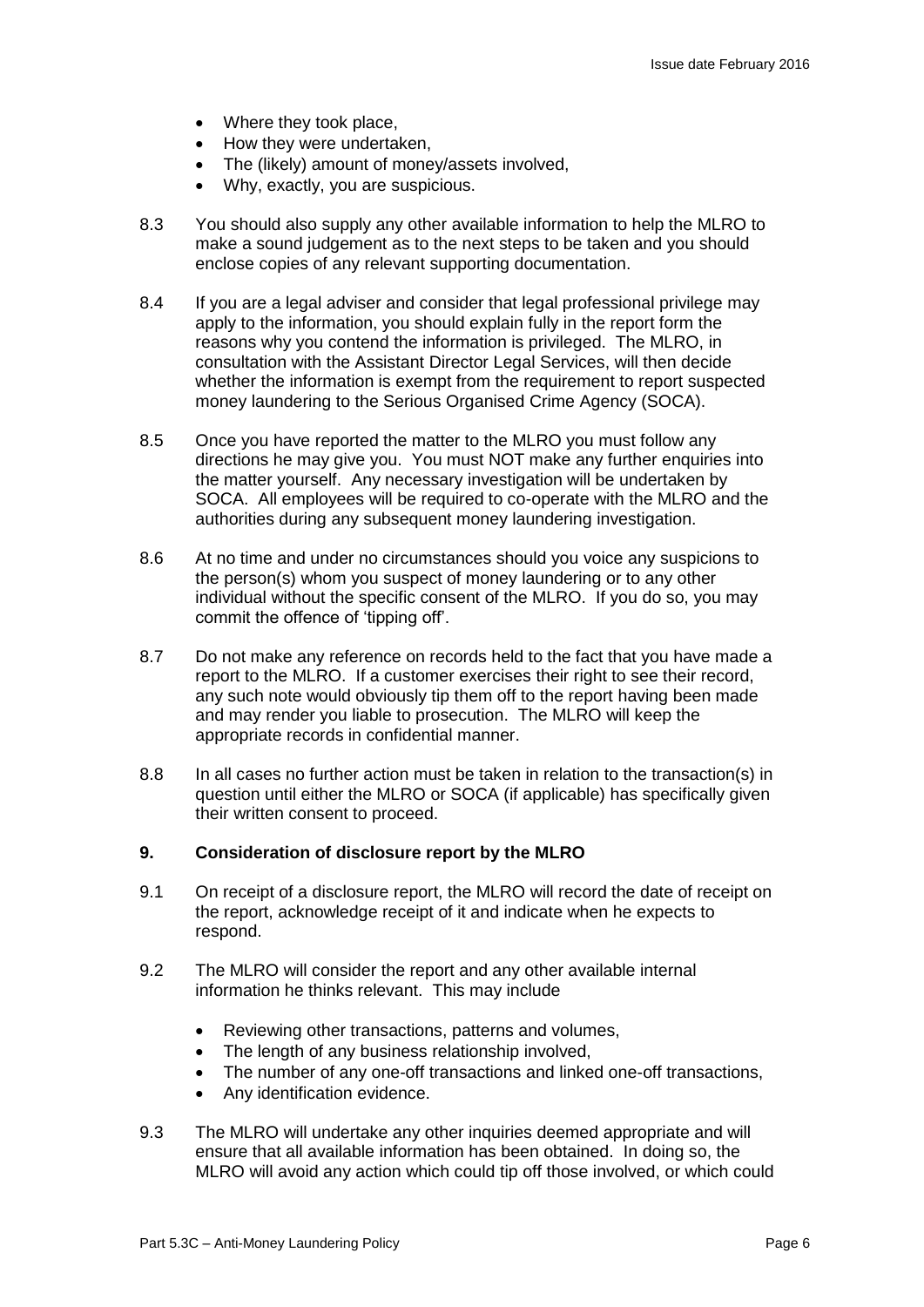give the appearance of tipping them off. Where appropriate Internal Audit will investigate on behalf of the MLRO.

- 9.4 The MLRO may also need to discuss the report with the employee who reported the case.
- 9.5 The MLRO will then consider all aspects of the case and decide whether a report to SOCA is required. He must make a timely determination as to:
	- Whether there is actual or suspected money laundering taking place,
	- Whether there are reasonable grounds to know or suspect that money laundering is taking place,
	- Whether he needs to seek consent from the SOCA for a particular transaction to proceed.
- 9.6 Where the MLRO concludes one or more of the above, s/he will record his conclusion and disclose the matter as soon as possible to SOCA online or submit their standard report form which can be downloaded from the internet at [www.soca.gov.uk.](http://www.soca.gov.uk/)
- 9.7 Once the MLRO has made a disclosure to SOCA, their consent will be needed before you can take any further part in the transaction. Consent will be received in the following way:
	- Specific consent,
	- Deemed consent if no notice of refusal is received from SOCA during the notice period (ie 7 working days starting with the first working day after the MLRO makes the disclosure),
	- Deemed consent if refusal of consent is given during the notice period but the moratorium period has expired (31 days starting with the day on which the MLRO receives notice of refusal of consent) has elapsed without any further refusal of consent.
- 9.8 The MLRO should make clear in the report to SOCA if such consent is required, and if there are any deadlines for giving such consent, e.g. completion date or court deadline.
- 9.9 Where the MLRO concludes that there are no reasonable grounds to suspect money laundering this will be recorded appropriately and s/he will give consent for any ongoing or imminent transaction(s) to proceed.
- 9.10 All disclosure reports referred to the MLRO and reports made by him/her to SOCA must be retained by the MLRO in a confidential file kept for that purpose, for a minimum of five years.
- 9.11 The MLRO commits a criminal offence if s/he knows or suspects, or has reasonable grounds to do so, through a disclosure being made to him, that another person is engaged in money laundering and he does not disclose this as soon as possible to the SOCA.

## **10. Additional requirements for Finance and Legal employees.**

10.1 In addition to the disclosure procedure referred to in 4.2 above, those employees providing certain financial and legal services (ie "relevant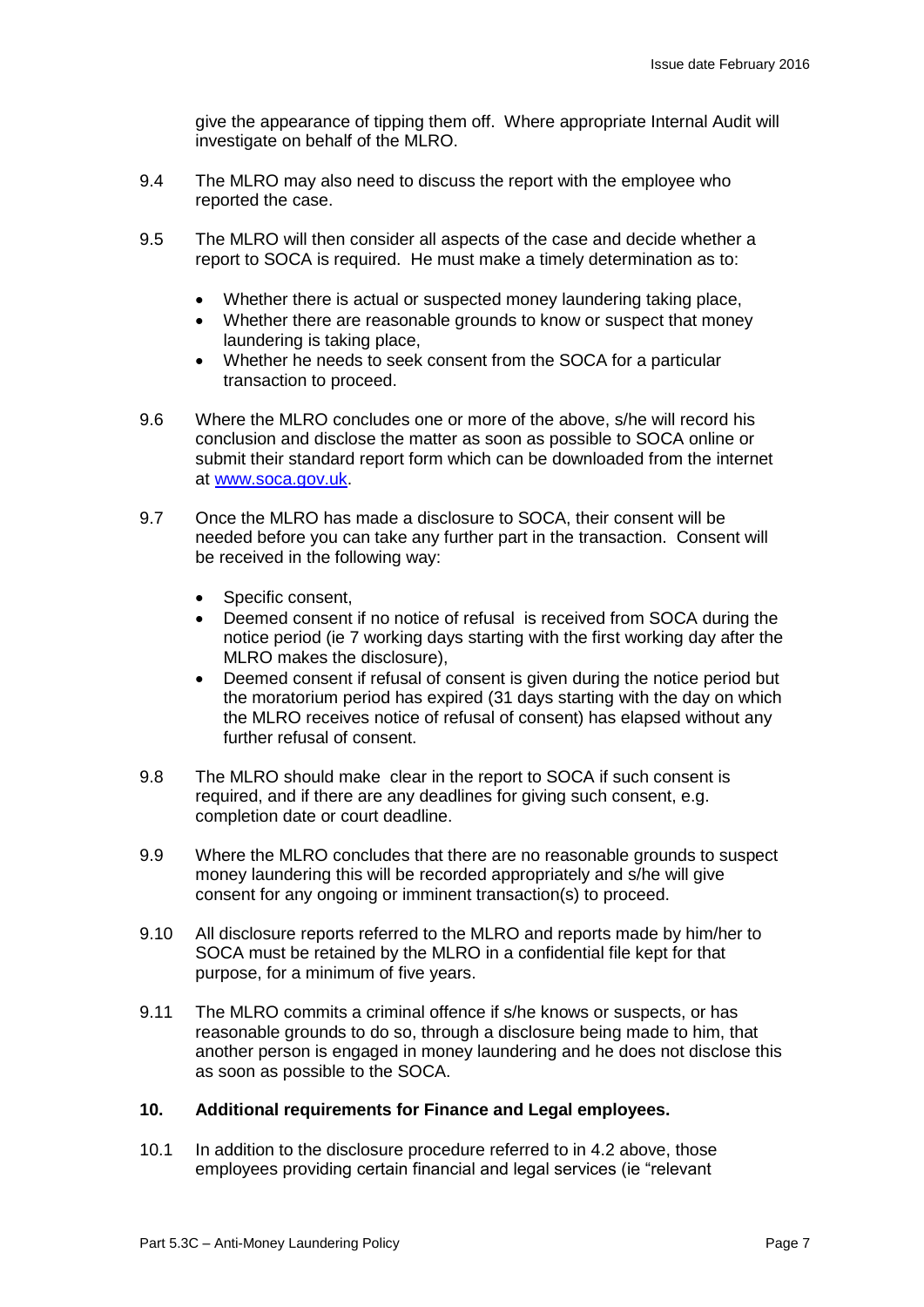business") must also comply with the customer identification procedure, 'due diligence' and the record keeping procedures.

- 10.2 There are various levels of 'due diligence'. The 2007 Regulations require due diligence to be carried out on a risk sensitive basis, so that:
	- 'Simplified due diligence' is required where there is a low risk of money laundering. For example if a company is listed on the stock exchange a company search and evidence of the listing would suffice.
	- 'Enhanced due diligence' for those with a high-risk status, for example remote transactions where the customer is not physically present to be identified would require additional appropriate documents to be requested.
	- The 'beneficial owner', the individual that ultimately owns or controls the customer or on whose behalf a transaction or activity is being conducted, should be identified.
	- The business relationship should be scrutinised throughout its existence and not just at the beginning.

You may rely on due diligence undertaken by those regulated by the FSA or supervised by a listed professional regulator e.g. the Solicitors Regulation Authority. Any information obtained may be used as evidence in any subsequent investigation by the relevant enforcement authorities into money laundering.

- 10.3 In all cases, evidence of the customer identification and record of the relationship/transaction should be retained for at least five years from the end of the business relationship of transaction(s). The records that must be kept are:
	- A copy of, or references to, the evidence of the identity obtained under the customer due diligence requirements in the Regulations,
	- The supporting evidence and records in respect of the business relationships and occasional transactions which are the subject of customer due diligence measures or ongoing monitoring,
	- A copy of the identification documents accepted and verification evidence obtained,
	- References to the evidence of identity,
	- Transaction and business relationship records should be maintained in a form from which a satisfactory audit trail may be compiled, and which may establish a financial profile of any suspect account or customer.
- 10.4 If satisfactory evidence of identity is not obtained at the outset of the matter then the business relationship or one off transaction(s) cannot proceed any further.
- 10.5 The customer identification procedure must be carried out when the Council is carrying out 'relevant business' and*:* 
	- Forms a business partnership with a customer,
	- Undertakes a one-off transaction (including a property transaction or payment of a debt) involving payment by or to a customer of 15,000 Euro (approximately £12,000) or more,
	- Undertakes a series of linked one-off transactions involving total payment by or to the customer(s) of 15,000 Euro (approximately £12,000) or more,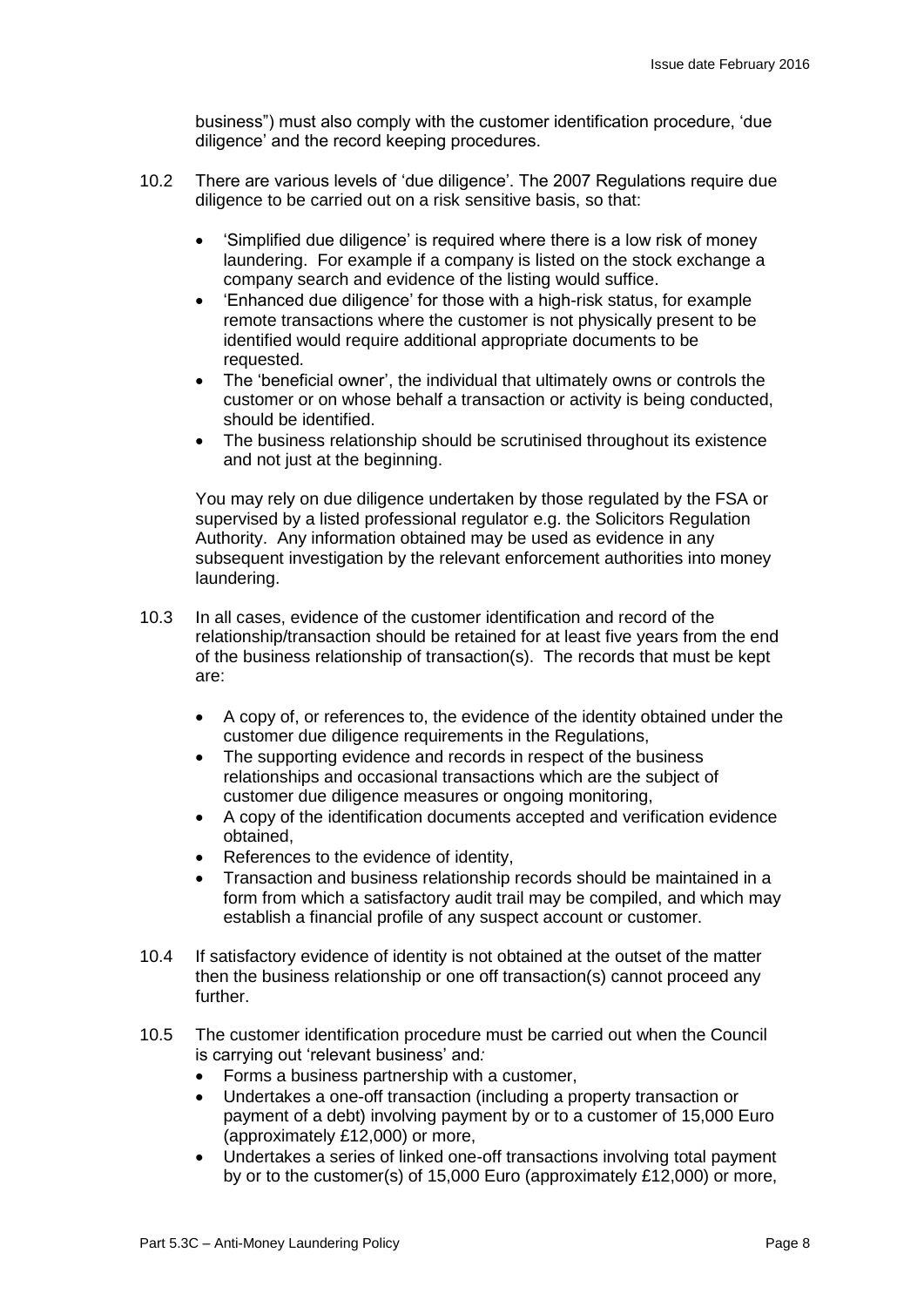It is known or suspected that a one-off transaction, or a series of them, involves money laundering.

This must be completed before any business is undertaken for that customer in relation to accountancy, procurement, audit and legal services with a financial or real estate transaction.

- 10.6 In the above circumstances, employees must:
	- Identify the person seeking to form the business relationship or conduct the transaction (an individual or company),
	- Verify their identity using reliable, independent sources of information,
	- Identify who benefits from the transaction,
	- Monitor transactions to make sure they are consistent with what you understand about that person or country,
	- Understand the source of their funds,
	- Ensure there is a logical reason why they would want to do business with the Council.
- 10.7 This applies to existing customers, as well as new ones, but identification evidence is not required for matters entered into prior to 1 March 2004.
- 10.8 In relation to internal Council customers appropriate evidence would be signed written instructions on Council headed note paper or an e-mail at the outset of a particular matter. Such correspondence should then be placed on file along with a prominent note explaining which correspondence constitutes the evidence and where it is located.
- 10.9 In relation to external bodies the MLRO will maintain a central file of general client identification evidence regarding the external organisations to which Finance and Legal Services provide professional services (e.g. the ITA, Tyne and Wear Archives and Museums, YHN).
- 10.10 You should check with the MLRO that the organisation in respect of which you require identification is included in the MLRO's central file and check the precise details contained in relation to that organisation. If the organisation is not included in the central file, you should discuss this with the MLRO.
- 10.11 The law does not prescribe the precise nature of the records to be retained. However they must be capable of providing an audit trail during any subsequent investigation, for example distinguishing the client and the relevant transaction and recording in what form any funds were received or paid. In practice, the Council will be routinely making records of work carried out in the course of normal business and these should suffice in this regard.

## **11. Training**

The Council will take appropriate measures to ensure that all employees are made aware of the law relating to money laundering and will arrange targeted, ongoing, training to key individuals most likely to be affected by the legislation.

## **12. Conclusion**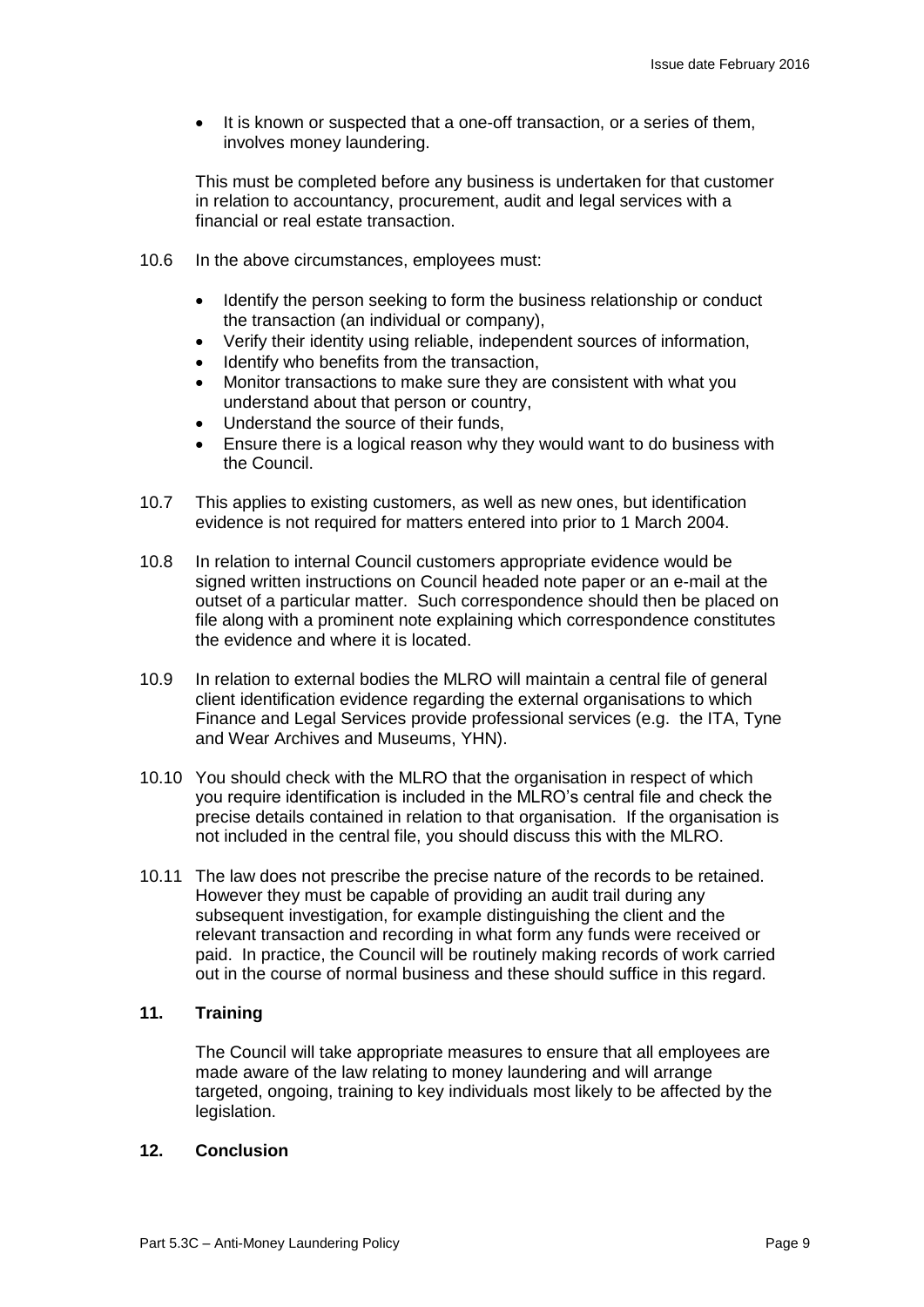- 12.1 The legislative requirements concerning anti-money laundering procedures are lengthy and complex. This document has been written to enable the Council to meet the legal requirements in a way that is proportionate to the low risk to the Council of contravening the legislation. Should you have any concerns whatsoever regarding any transactions then you should contact the MLRO.
- 12.2 The policy will be reviewed as and when required.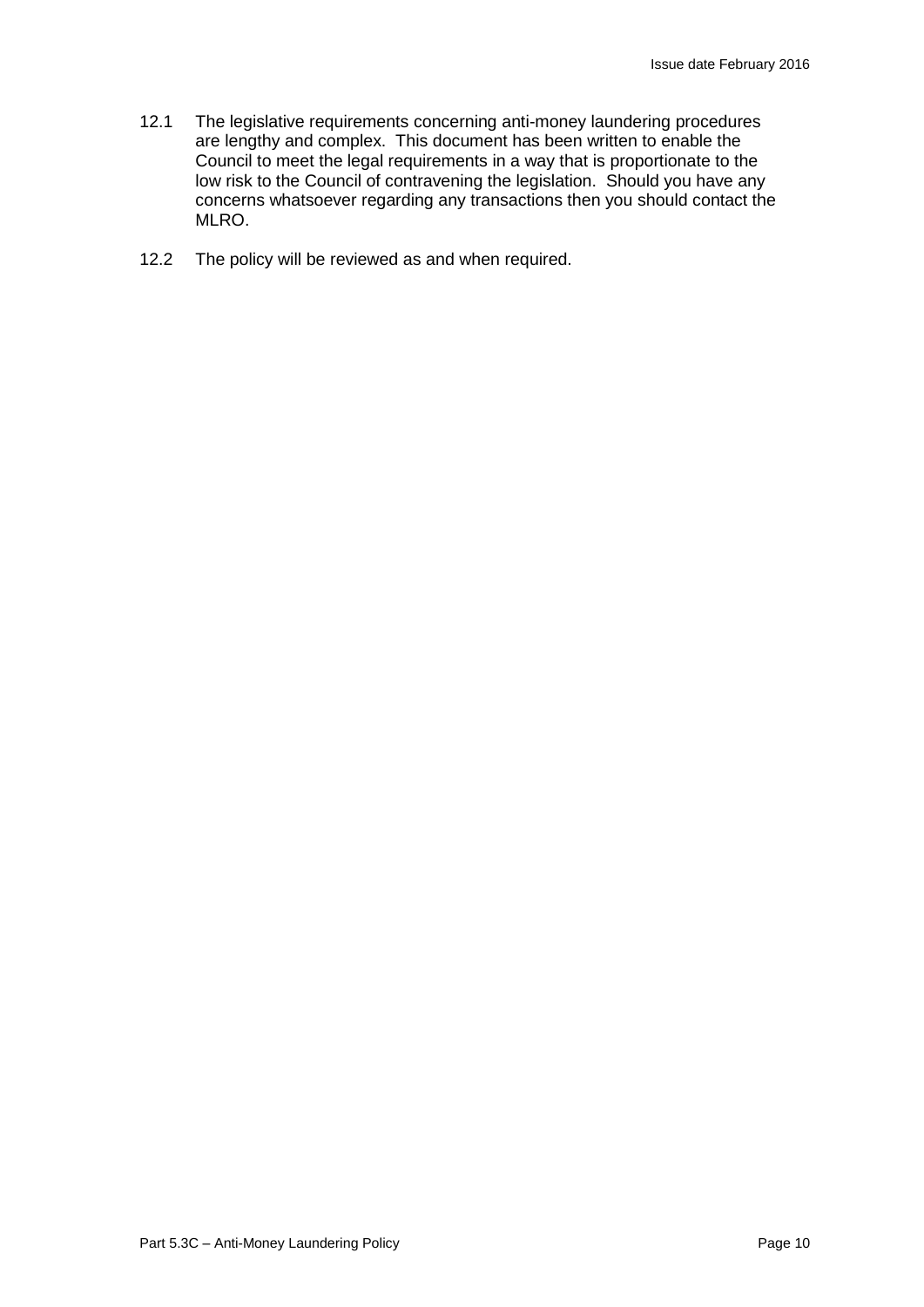## APPENDIX 1

## CONFIDENTIAL

### Report to Money Laundering Reporting Officer

## **re money laundering activity**

## **To: NCC Money Laundering Reporting Officer**

From: ………………………………………… *[insert name of employee]*

Directorate: ……………………………… Ext/Tel No:………………… *[insert post title and Business Unit]*

#### **DETAILS OF SUSPECTED OFFENCE:**

**Name(s) and address(es) of person(s) involved:** *[if a company/public body please include details of nature of business]*

## **Nature, whereabouts, value and timing of activity/property involved:**

*[Please include full details eg what, when, where, how. Please also include details of current whereabouts of the laundered property, so far as you are aware. Continue on a separate sheet if necessary]*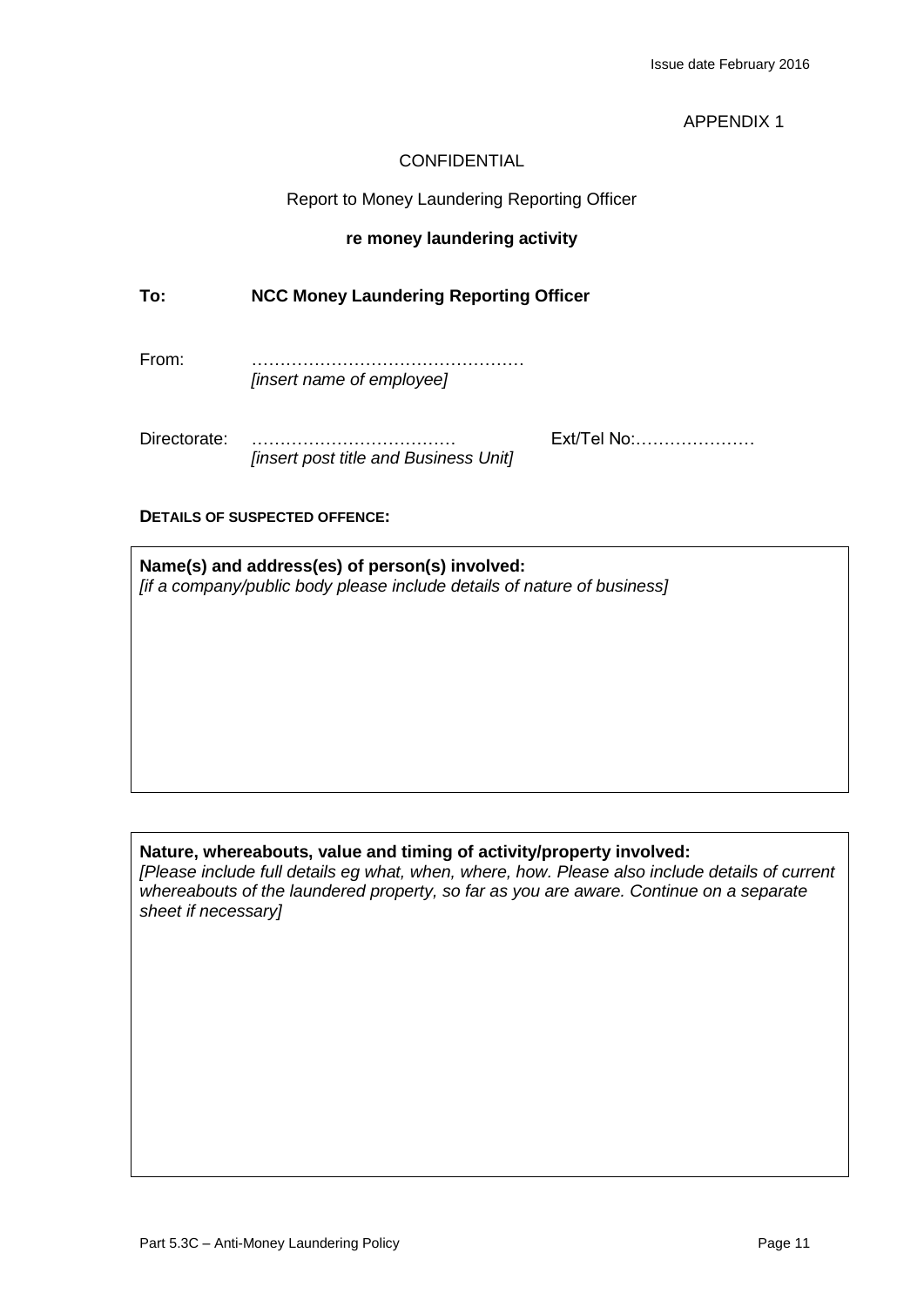| Nature of suspicions regarding such activity:      |  |
|----------------------------------------------------|--|
| [Please continue on a separate sheet if necessary] |  |

| Has any investigation been undertaken (as far as you are |
|----------------------------------------------------------|
| aware)?                                                  |
| [Please tick the relevant box]                           |

| If yes, please include details below: |  |  |  |  |  |
|---------------------------------------|--|--|--|--|--|
|---------------------------------------|--|--|--|--|--|

Yes | No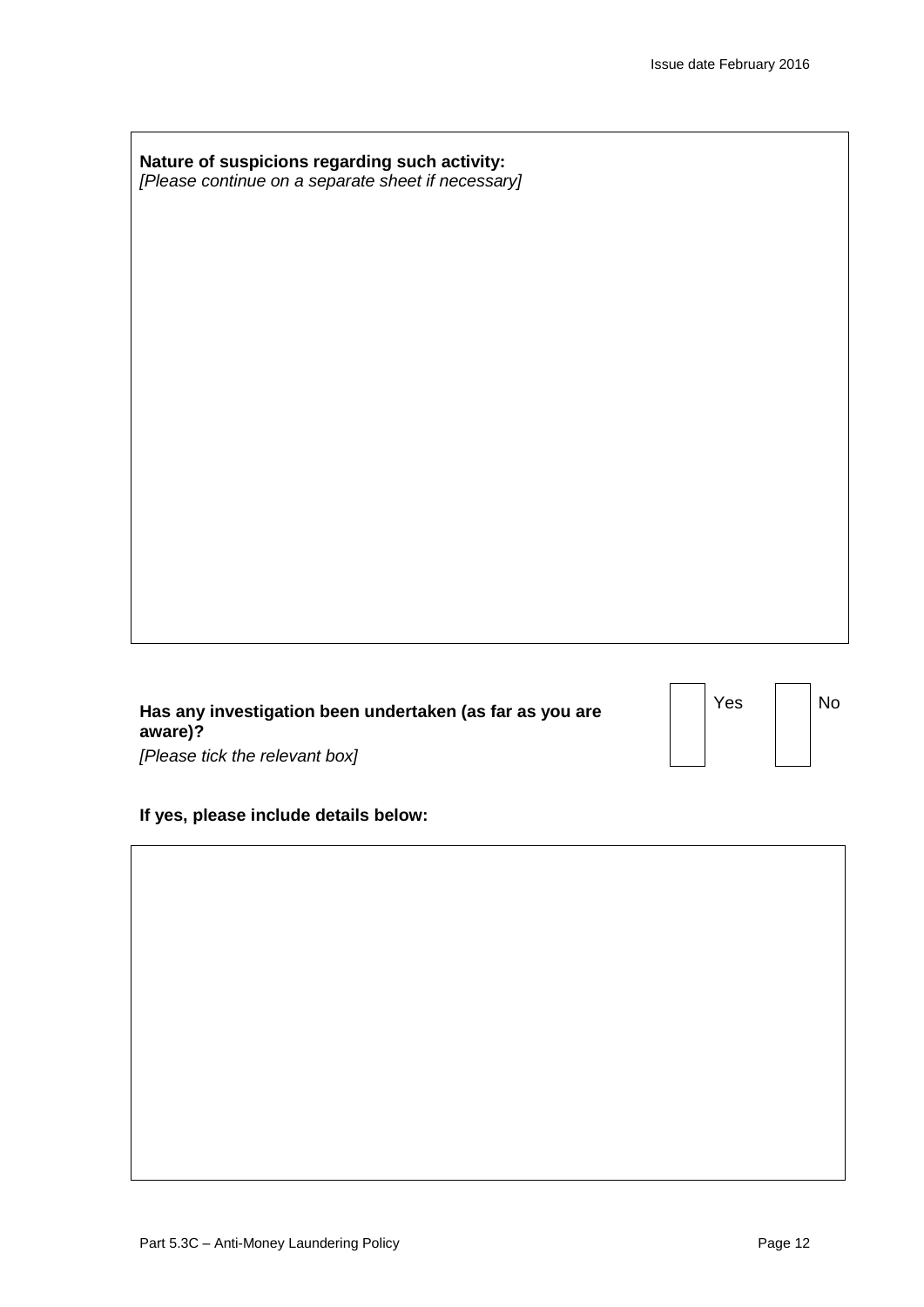| Have you discussed your suspicions with anyone else? | Yes | <b>No</b> |
|------------------------------------------------------|-----|-----------|
| [Please tick the relevant box]                       |     |           |

**If yes, please specify below, explaining why such discussion was necessary:**

| Have you consulted any supervisory body guidance re money                | Yes | No. |
|--------------------------------------------------------------------------|-----|-----|
| <b>laundering? (e.g. the Law Society)</b> [Please tick the relevant box] |     |     |

| es | N |
|----|---|
|    |   |

**If yes, please specify below:**

| Do you feel you have a reasonable excuse for not disclosing the     |  | Yes | No. |
|---------------------------------------------------------------------|--|-----|-----|
| matter to SOCA? (e.g. are you a lawyer and wish to                  |  |     |     |
| claim legal professional privilege?) [Please tick the relevant box] |  |     |     |

**If yes, please set out full details below:**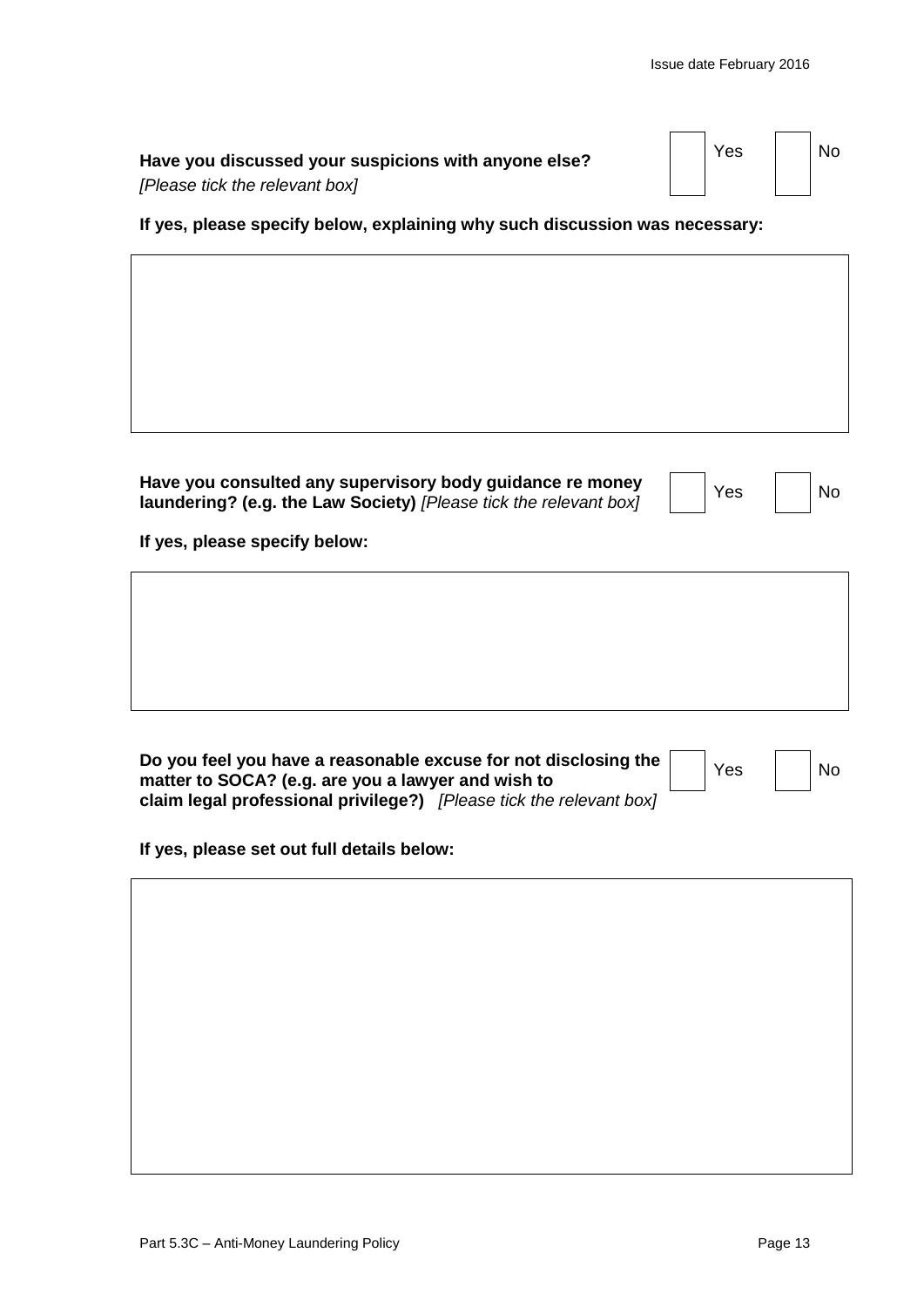| Are you involved in a transaction which might be a prohibited    |
|------------------------------------------------------------------|
| act (under sections 327-329 of the 2002 Act or section 18 of the |
| 2000 Act) and which                                              |
| requires appropriate consent from SOCA?                          |
| [Please tick the relevant box]                                   |

 $Yes \mid \text{No}$ 

**If yes, please enclose details in the box below:** 

**Please set out below any other information you feel is relevant:**

**Signed**:………………………………………… **Dated**:…………………………………

*Please do not discuss the content of this report with anyone you believe to be involved in the suspected money laundering activity described. To do so may constitute a tipping off offence, which carries a maximum penalty of 5 years' imprisonment.*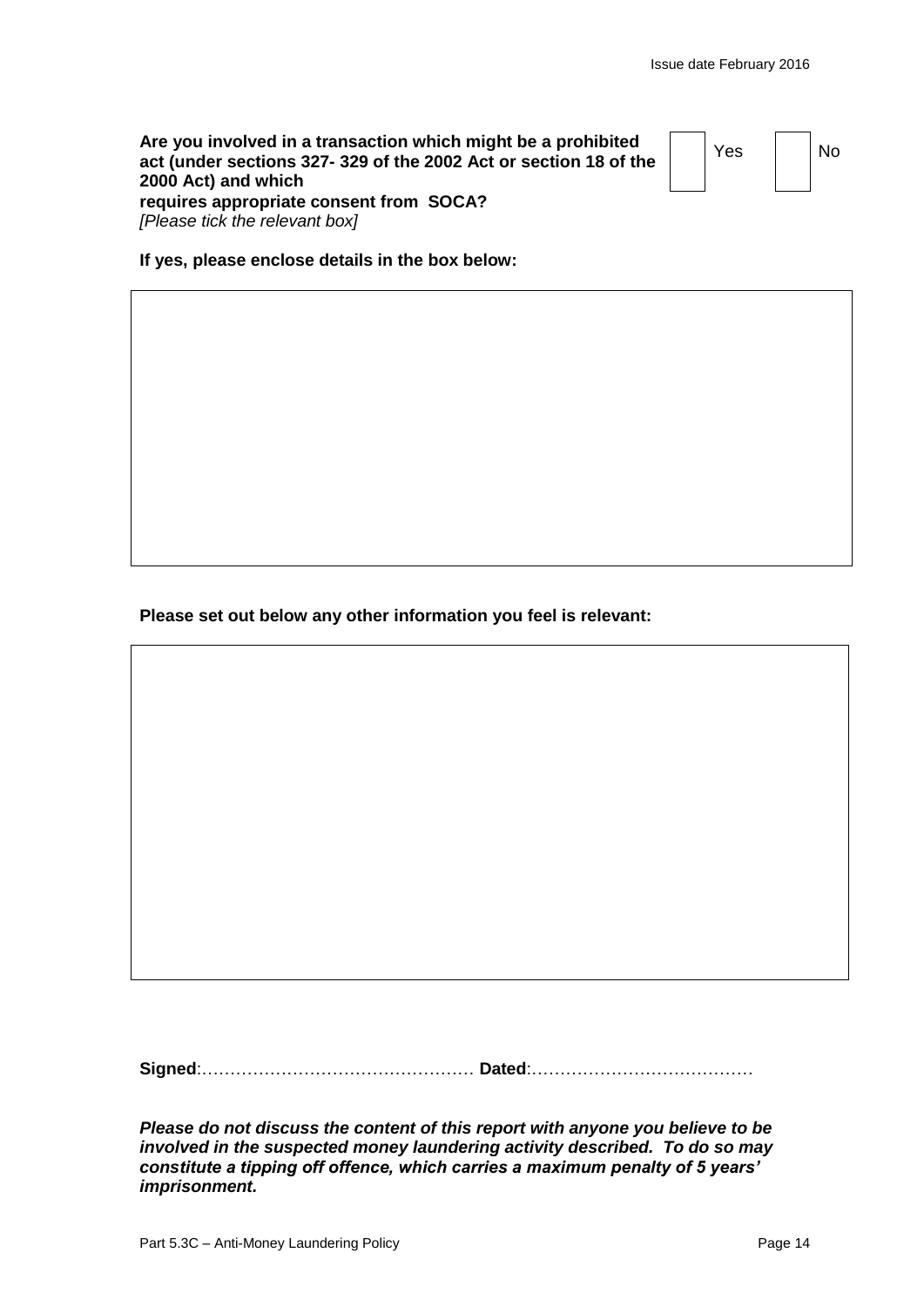## **THE FOLLOWING PART OF THIS FORM IS FOR COMPLETION BY THE MLRO**

**Date report received:** ………………………………………………

**Date receipt of report acknowledged:** ………………………………….

**CONSIDERATION OF DISCLOSURE:**

**Action plan:**

## **OUTCOME OF CONSIDERATION OF DISCLOSURE:**

**Are there reasonable grounds for suspecting money laundering activity?**

Do you know the identity of the alleged money launderer or the whereabouts of the property concerned?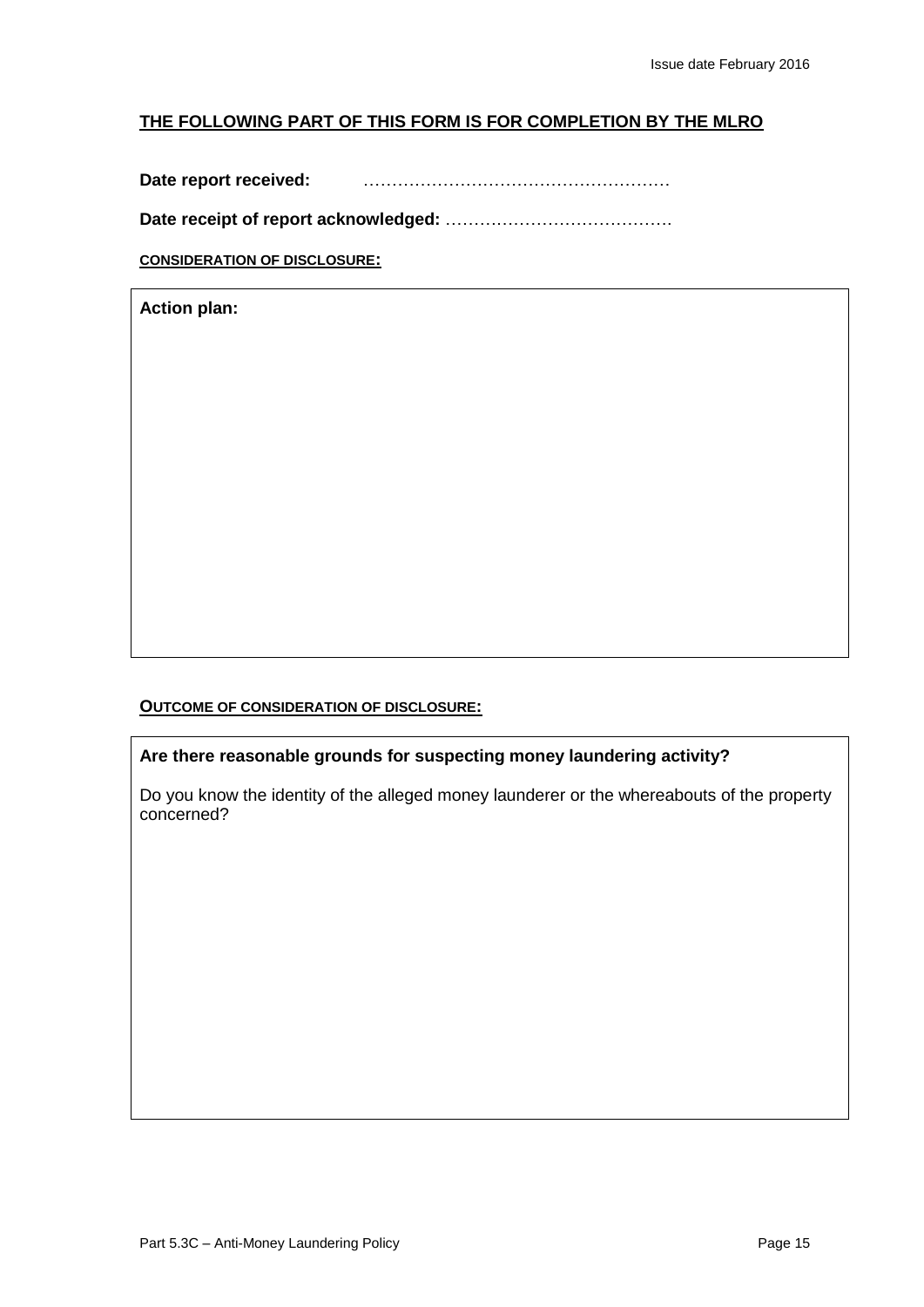| If there are reasonable grounds for suspicion, will a report be<br>made to SOCA? [Please tick the relevant box]    | Yes | <b>No</b> |
|--------------------------------------------------------------------------------------------------------------------|-----|-----------|
| and complete the box below:                                                                                        |     |           |
| Details of liaison with SOCA regarding the report:                                                                 |     |           |
|                                                                                                                    |     |           |
|                                                                                                                    |     |           |
|                                                                                                                    |     |           |
|                                                                                                                    |     |           |
|                                                                                                                    |     |           |
|                                                                                                                    |     |           |
|                                                                                                                    |     |           |
| Is consent required from SOCA to any ongoing or imminent<br>transactions which would otherwise be prohibited acts? | Yes | <b>No</b> |
| If yes, please confirm full details in the box below:                                                              |     |           |
|                                                                                                                    |     |           |
|                                                                                                                    |     |           |
|                                                                                                                    |     |           |
|                                                                                                                    |     |           |
|                                                                                                                    |     |           |

**Date consent received from SOCA: …………………………………………**

**Date consent given by you to employee: …………………………………………**